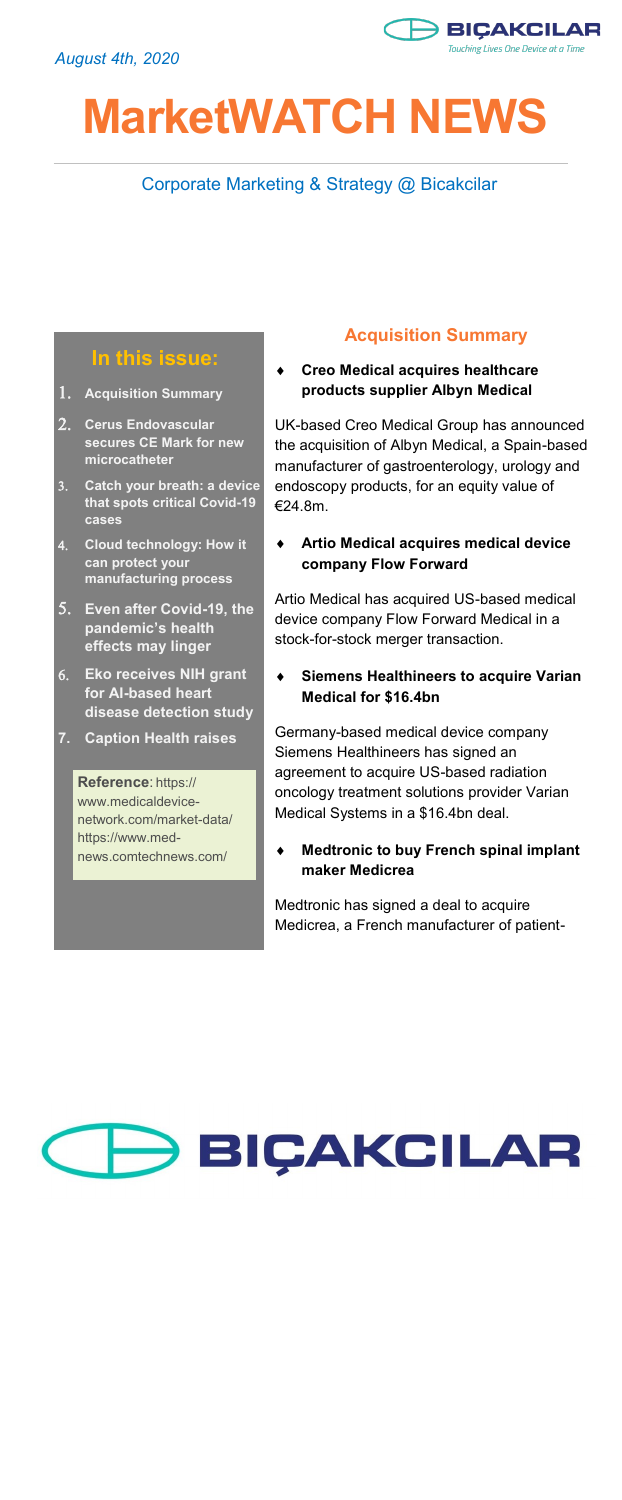### *Cerus Endovascular secures CE Mark for new microcatheter*

Cerus Endovascularhas received CE Mark approval for the CerusEndo MC 021 microcatheter, which enables physicians to access tortuous neuro vasculature and deliver therapeutic devices to intended targets.

The CerusEndo MC 021 microcatheter, which has already secured the US Food and Drug Administration (FDA) approval, is the company's first microcatheter to obtain European regulatory approval.

CerusEndo MC 021 microcatheter offers improved proximal support by providing better deliverability and responsiveness in physicians' hands. It is available in multiple distal flexible profiles.

Cerus Endovascular president Stephen Griffin said: "We remain committed to meeting the ever-increasing needs of the interventional neuroradiologist community, and with that in mind, our team has clearly identified a range of increased performance demands required of a go-to intracranial access microcatheter.

"As a result, we have expanded our key 021 platform so that it can deliver a wider range of devices than it was originally designed for, including stents, braided flow diverters and stentrievers, for treatment of both hemorrhagic and ischemic strokes. In particular, the 021 ensures predictable stability and control when delivering larger and braided devices through the device lumen."

*The company expects to begin the commercial sales of the newly CE-Marked product in the fourth quarter of this year.*



In April, Cerus Endovascular secured CE Mark for the Neqstent Coil Assisted Flow Diverter device designed for the treatment of intracranial aneurysms.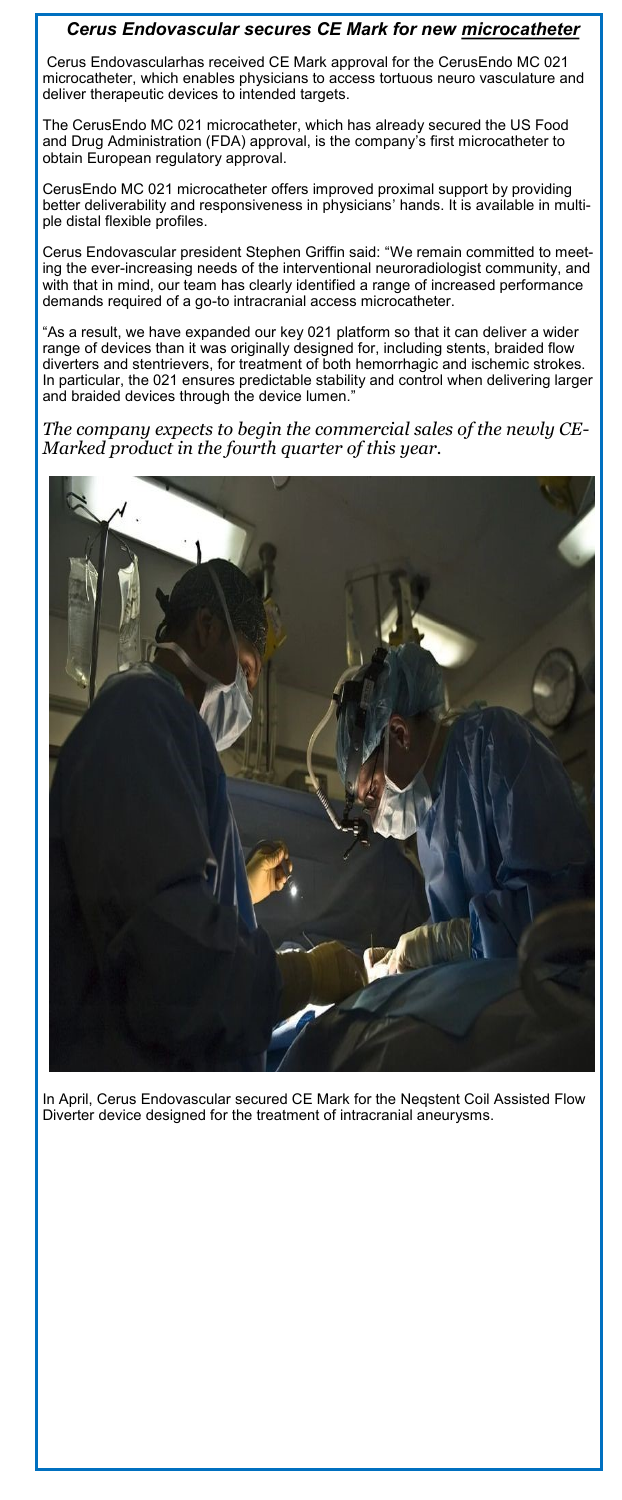# Catch your breath: a device that spots critical Covid-19 cases

Amid the Covid-19 crisis, Cambridge Respiratory Innovations has been working to scale up production of its flagship capnometer. Natalie Healey speaks to CEO James Whitticase to find out more about the tech, and the challenges for a small company looking to make a dent in a global challenge. James Whitticase certainly didn't have a pandemic in mind when he took over the reins of start-up Cambridge Respiratory Innovations last September. But, while many people brushed off reports of a deadly pneumonia of unknown cause in Wuhan, China at the start of the year, he grew anxious. He had a feeling the then-mysterious infection wasn't going to be contained. He then

started to wonder if his company might be able to help should his worst fears be realised. N-Tidal has an unlikely origin story. It's the brainchild of two founding directors, engineer Julian Carter and physician John Altrip who stumbled upon a commercial air conditioning unit with impressive sensitivity. They wondered if they could make a similarly sensitive device to monitor carbon dioxide at a patient's mouth. Collecting this data from normal breathing could provide new insights into an individual's lung function, they reasoned.



#### **In the breath**

The purpose of the lungs is to supply blood with oxygen and remove carbon dioxide from it. Therefore, measuring carbon dioxide levels in the breath is an indicator of how well these organs are working. Traditionally, measuring the gas breathed out is achieved via a diverted breath sample.

You breathe into a face mask, it takes your breath down the tube, and then you have a little sensor somewhere down that tube that measures carbon dioxide," Whitticase says. "But it does it really crudely. By doing it straight from the mouth, it's very accurate, very sensitive and collects a huge amount of data."

By measuring patients' normal breathing at rest, the handheld N-Tidal device transmits respiratory data in real-time via 3G mobile phone networks to a cloud-based software platform. Originally developed for conditions such as chronic obstructive pulmonary disease and asthma, the same principles can apply to Covid-19. It can tell doctors how badly the disease is impacting the lungs.

Used on coronavirus wards, respiratory readings could be produced without doctors needing to supervise the data capture. And the information may provide intensive care units with a picture of a patient's evolving clinical condition, helping doctors to identify patients who are deteriorating by picking up on subtle clues in their breathing that might otherwise be missed.

"We should help the team identify who to step up into an intensive care environment, who to keep on the general ward, and potentially who we could send home with a device so the team could still watch them," says Whitticase.

Importantly for a highly contagious virus, the data captured from N-Tidal is a nonaerosol-generating process. Plus, the design incorporates two replaceable parts which form a single user, disposable breath pathway. These are separate from the rest of the device and can be easily replaced between users.

Whitticase had not foreseen the device being used by NHS trusts though. Before Covid-19 hit, the route to market for N-tidal was likely to be pharmaceutical companies, so research teams could use the device to assess the efficacy of COPD drugs in development. That all changed when it became clear the novel coronavirus was going to be a major crisis.

#### **Knowing when to jump**

But making such a major business pivot isn't easy. Although N-Tidal had been manufactured and was ready to be shipped, the accompanying software wasn't suitable for hospitals. It had been built for pharmaceutical companies and clinical trials, rather than doctors. Luckily, a prototype clinical monitoring system was already in development. Cambridge Respiratory Innovations originally had a launch date in mind for it of late 2021.

"As soon as Covid hit China, we started working on it and by the time it got into Europe, we repurposed the whole company's focus on clinical dashboards to support doctors with the Covid challenge," reveals Whitticase.

Finances were another hurdle. The company was just embarking on a seed funding round, but the money wasn't there at the start of the year. Quick cash was needed to ramp up supply for the increased demand of the devices.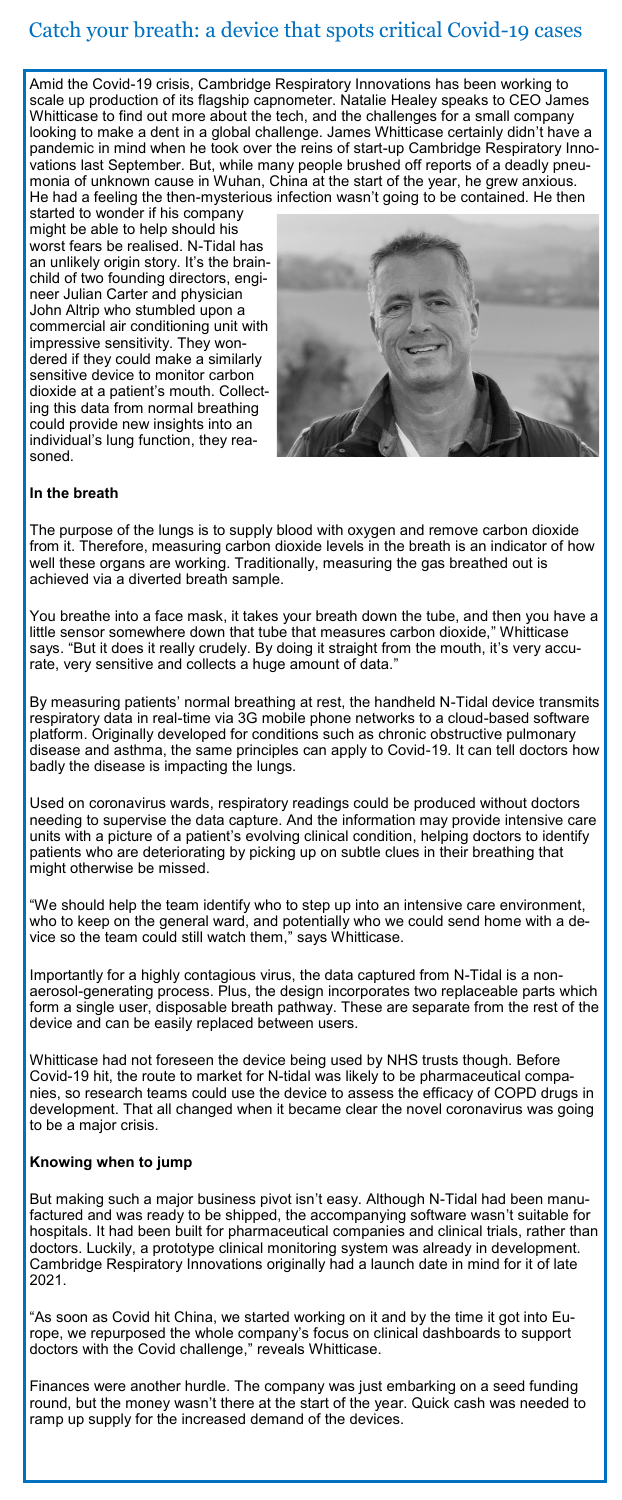## **Cloud technology: How it can protect your manufacturing process**

Exceptionally high standards and demands rest on everything from data management to workplace efficiency. Offering new solutions to old problems, such as streamlining fax trans-



missions through online faxing, cloud-based solutions can transform your manufacturing operation in several ways:

#### **Comprehensive access**

The production and manufacturing of healthcare products require a lot of important documentation, tools, systems and software. These are located in one of two places: As a specific file or executable program on a computer, held in physical form in a physical location

Remote work has been shown to have numerous benefits for the manufacturing industry, with over half of employees in the sector seeking more flexible work options. But current practices don't facilitate such demand — and the low figure of just 9% of manufacturing organisations offering such flexibility attests to this. What's worse, if you are unable to reach the location of the required file or system — perhaps somebody else is using the computer for a more urgent task, or what you need is housed on another site — you may find tasks become impossible to complete.

Effective work within healthcare manufacturing requires the removal of these kinds of limitations — and that is exactly what cloud technology does.

Cloud technology offers instant use of files, software and other solutions from multiple access points. As long as the technology is compatible with a device — be it a computer, tablet, smartphone, etc. — you can use it wherever you are. You don't need to travel to a specific location or have accessibility limited to one place. By incorporating cloud technology into your manufacturing process, you sever restrictive ties associated with location-based accessibility and ensure task completion.

#### **Avoid internal IT problems**

Cloud-based technology, however, offers a reprieve from such disastrous situations. All elements are managed externally by developers, whose sole purpose is to ensure their particular cloud product remains active and supported. So, the risk of experiencing IT problems reduces drastically. By accessing their systems through online portals, you remove all your internal responsibility of keeping your IT processes operating smoothly. Instead, it is entirely in the cloud developer's control. The result is this: providing your network connection remains stable, you'll very rarely experience anything in the way of IT nightmares. If IT problems are something you find occur regularly, the introduction of cloud-based technology can drastically reduce workplace downtime.

#### **Avert disaster**

A true workplace disaster is something you never want to experience. When something goes majorly wrong, it doesn't matter where in your organisation the problem started; it can have massive ramifications for your entire operation. Cloud-based technology cannot reduce the risk of every potential major problem that could befall a healthcare manufacturer. But it does have plenty of potential to support better practices that can minimise the chance of experiencing one widespread and particularly damaging disaster:

#### **Loss of data**

Loss of data can occur due to all manner of problems, from intentional theft to misplacement of physical files. The causes may be different, but the outcome is the same — major consequences in terms of:

Downtime caused by re-acquiring data or slowdowns caused by an inability to access important files and documentation

Potential legal and financial ramifications of breaching data protection compliance laws relating to any healthcare clients you may have.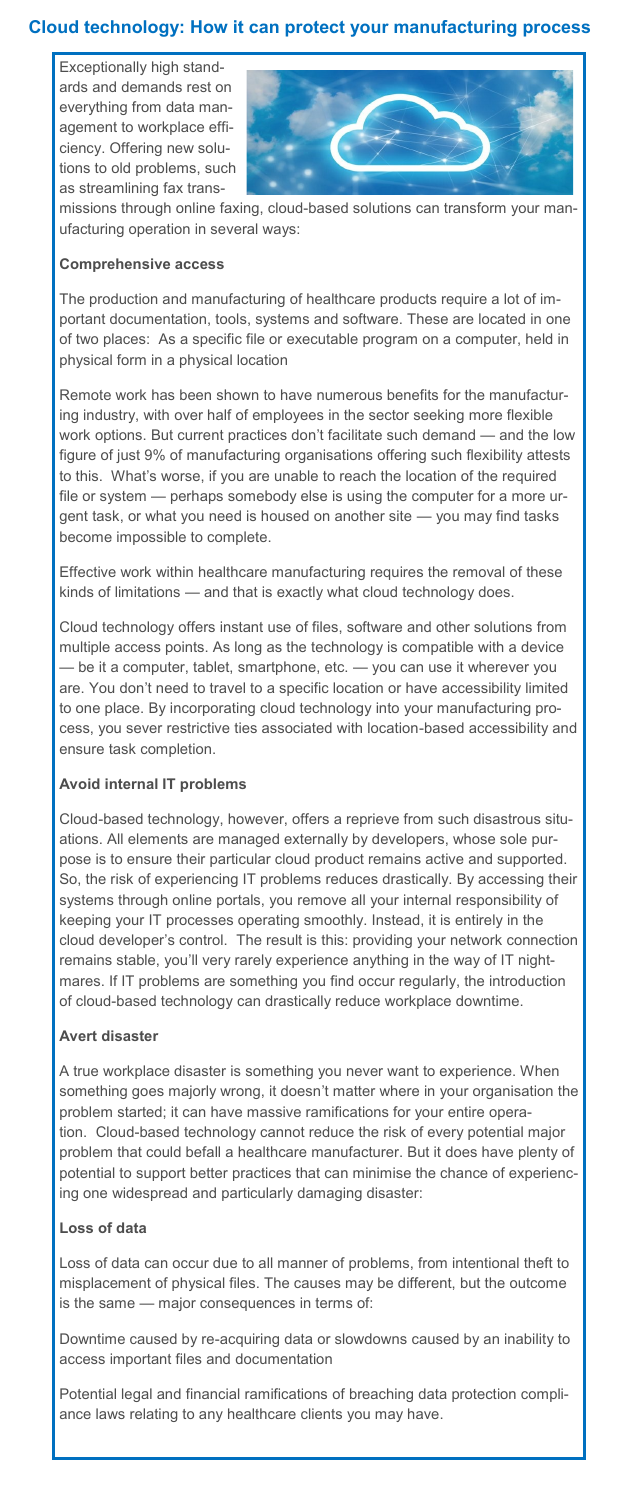We have all dreaded it, and far too many of us have experienced it. Coughing, shortness of breath, fever. These are all symptoms of the most important health crisis of our time: Covid-19. Fortunately, this will all be over when we find a vaccine. Right?

Unfortunately, there is a growing cause for concern that Covid-19 may have longterm health effects on those who are infected, even long after they are cured. The long-term effects vary wildly. There have been reports of scar tissue forming on the



lungs, damage to heart tissue and more vague reports of long-term fatigue, joint pain or chest pain. This is completely discounting the long-term mental health effects Covid-19 will have as well.

While the results are not yet iron-clad, there is enough evidence to give us pause. With SARS and MERS, Covid-19's two predecessors and genetic 'cousins,' studies that conducted follow-ups with survivors of these pandemics have also found fatigue, depression and muscle pain even months after patients recovered from their initial infection. Covid-19 seems to be no different with preliminary reports suggesting similar outcomes.

Why then is this the case? Isn't Covid-19 a purely respiratory virus? If so, then shouldn't the damage be contained to the respiratory tract? Unfortunately, it seems that Covid-19 like SARS and MERS is a full-body infection. Older studies of SARS showed that the mechanism that SARS used to enter the body's system was through the ACE2 receptor pathway. This means that wherever in the body there are ACE2 receptors, SARS could potentially enter.

Unfortunately for us, Covid-19 is able to abuse this same receptor, and doubly damning seems to be the fact that the ACE2 receptor is found throughout the body. It is found in the gastrointestinal tract, the capillaries of the body and the heart, among other places. This has led to increased formation of blood clots, heart attacks, and in very few extreme cases, a need for surgical removal of the gut. These may also be long-term issues that will plague Covid-19 victims for the remainder of their lives.

This is why containment is still so important, even during this late stage in this pandemic. Every person who is infected with the virus may become a person with a chronic heart, lung or gastrointestinal issue for decades to come.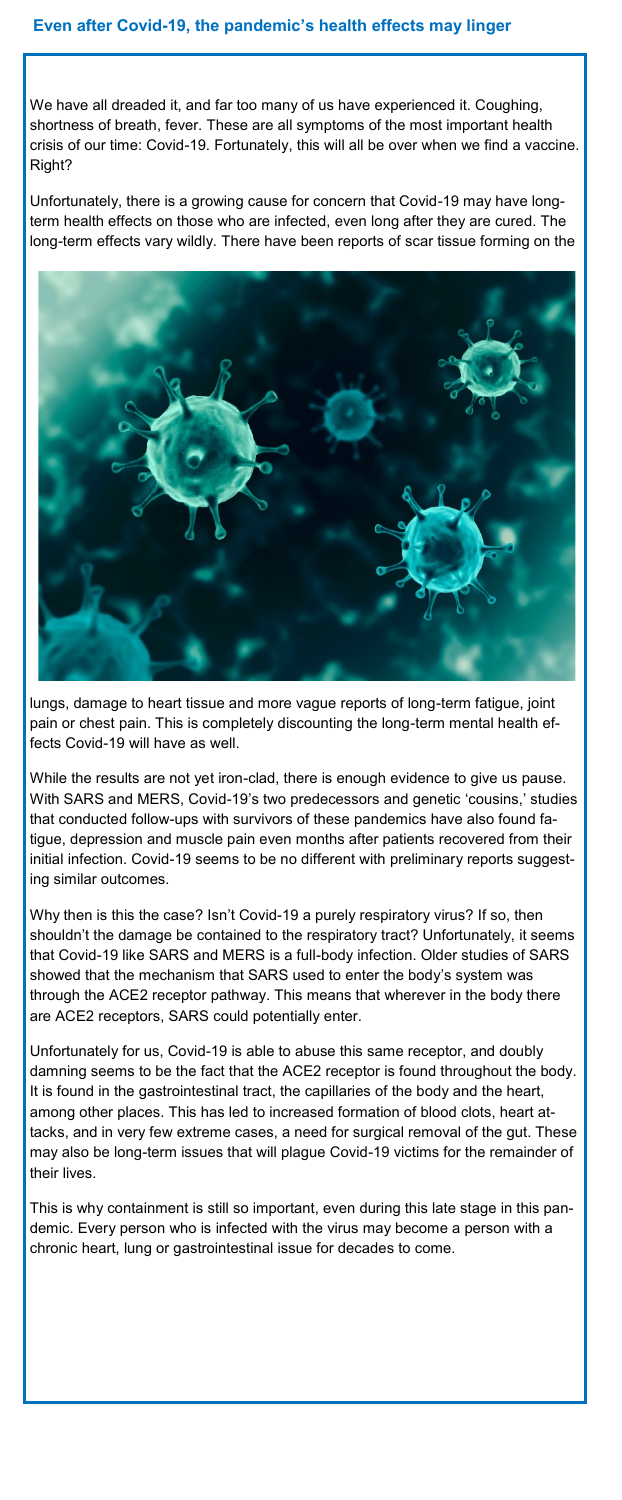#### **Eko receives NIH grant for AI-based heart disease detection study**



US-based digital health company Eko has received a \$2.7m Small Business Innovation Research (SBIR) grant from the National Institutes of Health (NIH).

The grant will support the company's ongoing study with Northwestern Medicine Bluhm Cardiovascular Institute that aims to validate algorithms for pathologic heart murmurs and valvular heart disease screening.

Cardiovascular disease is considered to be a leading cause of mortality in the US. Due to the challenges in detecting hearing murmurs with traditional stethoscopes, valvular heart disease often goes undetected.

The study intends to help clinicians to identify patients with heart disease without the use of screening tools such as echocardiograms, which are only available at speciality clinics.

Ekochief medical officer Adam Saltman said: "This SBIR award from the NIH underscores our vision to provide world-class cardiovascular care at the patient's point of care.

"Our mission is to change how cardiovascular disease is diagnosed, and as one of the first centres in the country to study AI and cardiovascular disease Northwestern is an ideal partner to help us reach our goal.

Eko and Northwestern initiated their collaboration in March last year.

In a separate development, Canon Medical Systems USA has received 510(k) clearance for its Advanced intelligent Clear-IQ Engine (AiCE) for the Vantage Orian 1.5T MR system.

The technology uses a deep-learning algorithm to differentiate true signal from noise and suppress the noise while facilitating advanced signal, image reconstruction and seamless workflow.

Meanwhile, another US MedTech company Integra LifeSciences has obtained the Food and Drug Administration (FDA) clearance for a specific neurosurgery indication for its CUSA Clarity Ultrasonic Surgical Aspirator System.

The indication enables CUSA Clarity to be used in neurosurgery for resection of tumours, ranging from soft to firm consistencies. This includes the removal of primary and secondary malignant and benign brain and spinal tumours, as well as meningiomas and gliomas.

Last year, Integra LifeSciences acquired neurosurgical devices maker Arkis Biosciences.